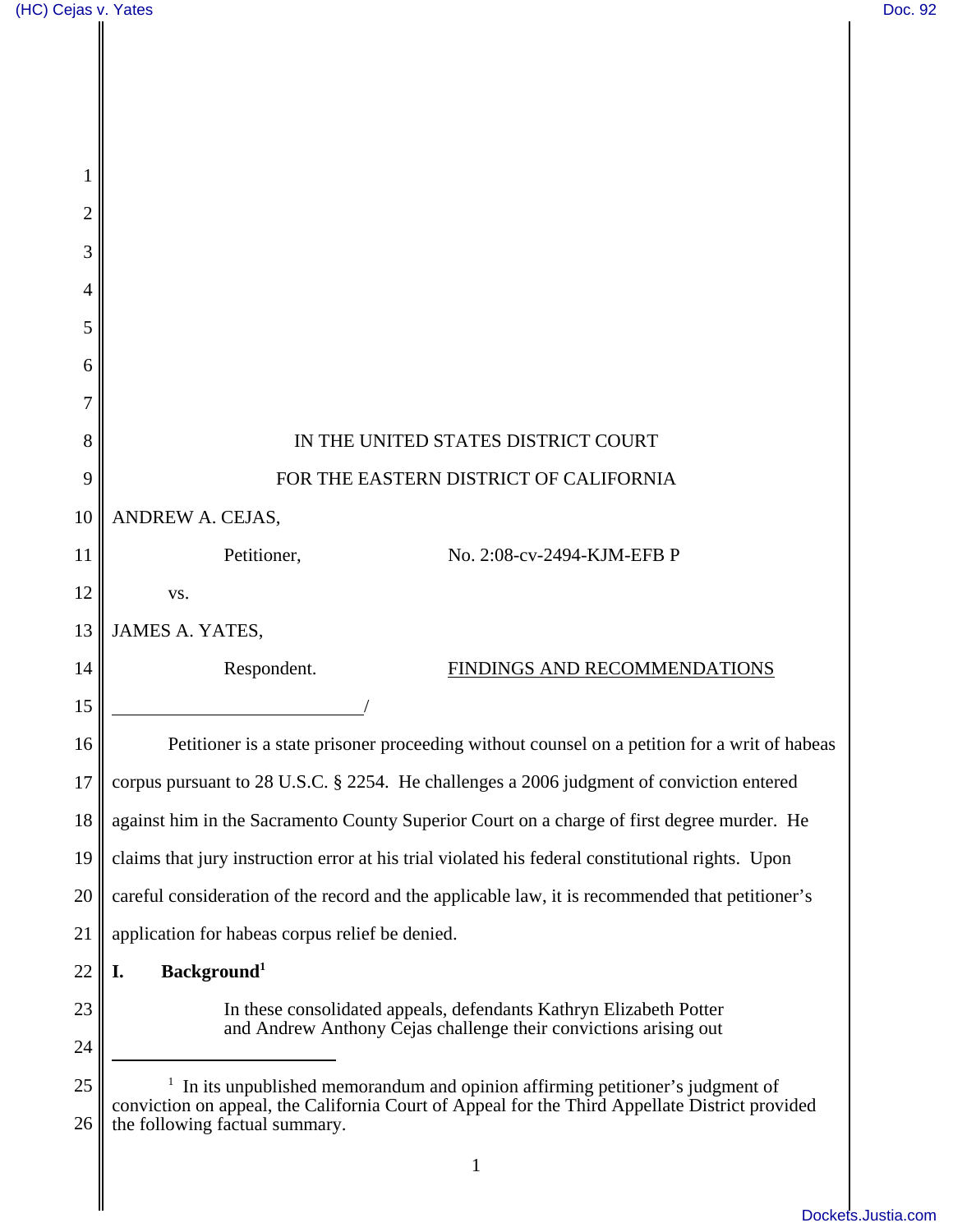| 1              | of the brutal killing of Cejas's 12-year-old son, Christopher, by<br>means of stomping and punching and kicking.                                                                                                |
|----------------|-----------------------------------------------------------------------------------------------------------------------------------------------------------------------------------------------------------------|
| $\overline{2}$ | During a joint trial a mistrial was granted as to Cejas. Potter's jury                                                                                                                                          |
| 3              | convicted her of second degree murder and felony child abuse<br>resulting in death. (Pen.Code, §§ 187, subd. (a), 273a, subd. (a),                                                                              |
| 4              | 12022.95.) On retrial a jury convicted Cejas of first degree<br>murder, and the court found he had two strikes (lewd acts with a                                                                                |
| 5<br>6         | child). (Pen.Code, §§ 187, subd. (a), 288, subd. (a), 667, subds.<br>(b)-(I); 1170.12.) The trial court sent Cejas to prison for 75 years<br>to life, and Potter to prison for 15 years to life. Each defendant |
| 7              | timely appealed.                                                                                                                                                                                                |
| 8              | Cejas asserts that an instruction allowed the jury to use uncharged<br>bad-acts evidence for unduly broad purposes. We disagree.                                                                                |
| 9              | * * *                                                                                                                                                                                                           |
| 10             | <b>FACTS</b>                                                                                                                                                                                                    |
| 11             | Because the evidence at the two trials was substantially the same<br>we will give a general outline of the facts and provide more                                                                               |
| 12             | specific facts as relevant to each defendant's appeal.                                                                                                                                                          |
| 13             | Potter and Cejas lived together in Sacramento with their son, P.,<br>and Potter's twin daughters. Potter thought she was Cejas's wife,                                                                          |
| 14             | as she did not know he was married when she and Cejas had a<br>wedding ceremony. Christopher had been raised by his mother's<br>family and lived in North Carolina. In 2002 Christopher went to                 |
| 15             | Lancaster, California, to visit his grandparents and Cejas met him<br>there. Eventually, Christopher, age 12, came to live with                                                                                 |
| 16             | defendants in Sacramento.                                                                                                                                                                                       |
| 17             | Christopher was abused and starved. He was handcuffed and<br>forced to stand for long periods, and was videotaped to ensure his                                                                                 |
| 18             | compliance with discipline. During the five months he lived in<br>Sacramento his weight dropped from 137 to 103 pounds.                                                                                         |
| 19             | Eventually, on the night of August 20-21, 2002, over a long period<br>of time, he was beaten so badly that his brain was bruised, his liver                                                                     |
| 20             | was torn, his broken ribs punctured his lung, which in turn<br>displaced his heart, and he was kicked so hard in the groin that the                                                                             |
| 21             | area swelled, obscuring his genitals. Neither defendant sought<br>help for Christopher.                                                                                                                         |
| 22             | The next morning Cejas left to join his work crew as part of his                                                                                                                                                |
| 23             | sentence on a charge of failing to register as a sex offender. Potter<br>called her father, a retired law enforcement officer who lived in                                                                      |
| 24             | Oregon, and arranged to meet him in Redding. She did not tell<br>anyone what had happened until she reached Redding. When                                                                                       |
| 25             | Redding officers learned what happened and asked Sacramento                                                                                                                                                     |
| 26             | 11111                                                                                                                                                                                                           |
|                | $\overline{2}$                                                                                                                                                                                                  |

 $\parallel$ 

 $\mathbf I$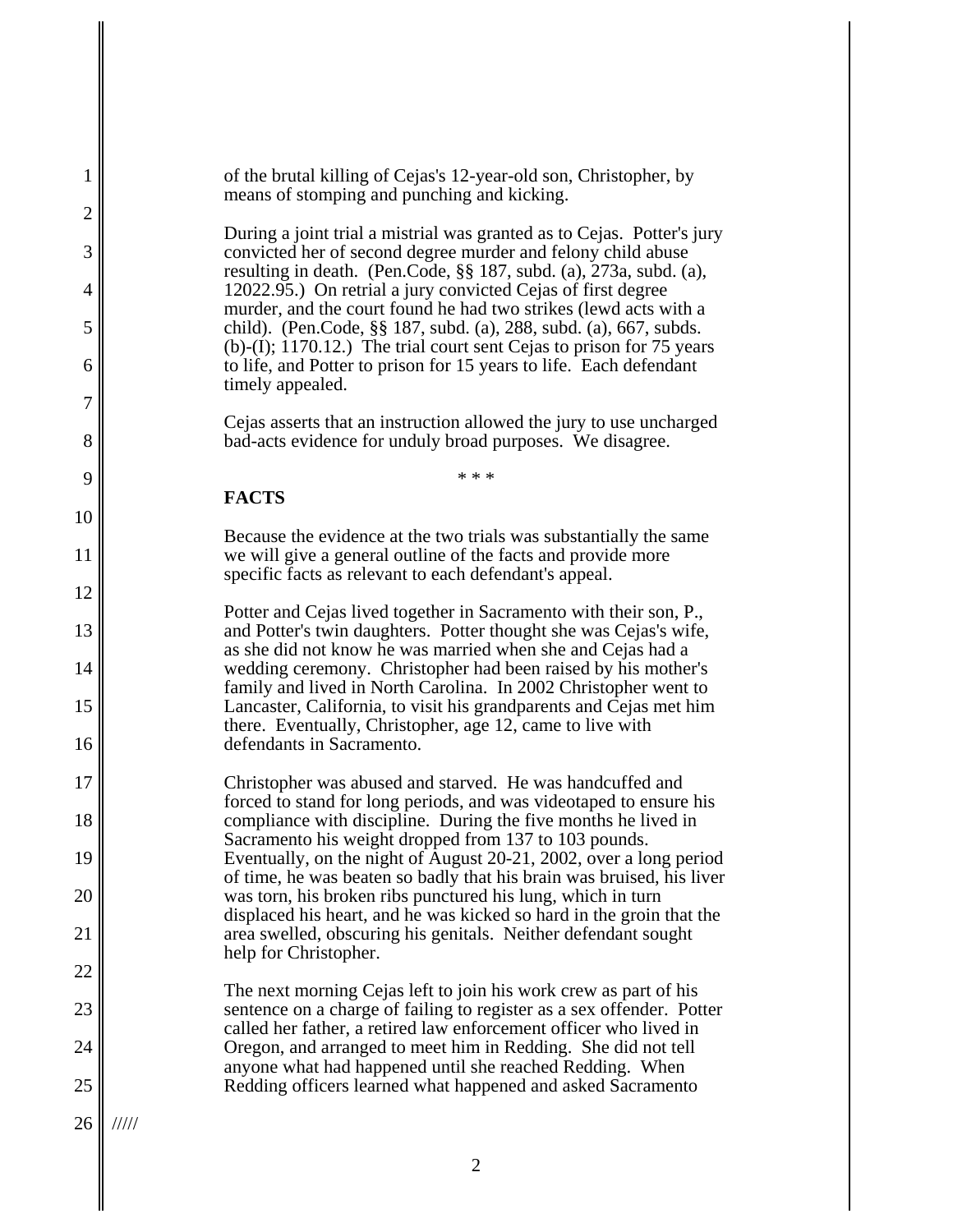| 1              | officers to investigate, they found Christopher dead, from multiple,<br>massive, blunt force injuries.                                    |
|----------------|-------------------------------------------------------------------------------------------------------------------------------------------|
| $\overline{c}$ | Cejas's defense was that Potter was the killer.                                                                                           |
| 3              | Potter's defense was that she had suffered years of abuse from                                                                            |
| $\overline{4}$ | Cejas and was unable to oppose his will or seek help for                                                                                  |
| 5              | Christopher, raising theories of duress, battered woman's syndrome<br>(BWS) and posttraumatic stress disorder (PTSD). The People          |
| 6              | rebutted these claims by evidence largely but not entirely from<br>Potter's statements to the police, her testimony, and her diary        |
| 7              | entries and letters that although she had been molested as a child,                                                                       |
|                | she married a child molester; despite her claims of abuse by Cejas,<br>she liked sex with him and stayed with him; she used a false last  |
| 8              | name on P.'s birth certificate to hide Cejas's status as a sex<br>offender; she lied to Christopher's mother about Cejas's status; she    |
| 9              | misled a social worker investigating a possible molestation of one<br>of Potter's daughters; she lied about having a fatal illness to get |
| 10             | sympathy; she herself was abusive; and she actively hated                                                                                 |
| 11             | Christopher because he was obese and because she knew Cejas<br>still had feelings for Christopher's mother. She participated in           |
| 12             | withholding food and water from Christopher and at times<br>handcuffed him herself. When her father came to pick up the                   |
| 13             | twins the day before the fatal beating began, Christopher was<br>handcuffed in another room and Cejas was out of the apartment,           |
|                | yet Potter said nothing to him. In short, she did nothing to stop the                                                                     |
| 14             | beatings because she did not like Christopher and did not want to<br>get Cejas in trouble, not because she was afraid to act.             |
| 15             |                                                                                                                                           |
| 16             | ECF No. 28 at 17-21.                                                                                                                      |
| 17             | Petitioner appealed and the California Court of Appeal, Third Appellate District,                                                         |
| 18             | affirmed the conviction. ECF No. 34, Lodg. Doc. 3. The California Supreme Court denied                                                    |
| 19             | petitioner's request for review on March 19, 2008. ECF No. 34, Lodg. Docs. 5-6.                                                           |
| 20             | On August 1, 2009, petitioner filed a state habeas petition in the Sacramento Superior                                                    |
| 21             | Court alleging that the imposed sentence violated the terms of a plea agreement from a prior                                              |
| 22             | case. ECF No. 75, Lodg. Doc. 1. That petition was denied on September 22, 2009. Id.                                                       |
| 23             | Petitioner then filed a habeas petition in the California Court of Appeal, Third Appellate District,                                      |
| 24             | which was denied on October 29, 2009. ECF No. 75, Lodg. Doc. 2. On November 10, 2009,                                                     |
| 25             | petitioner filed a third state petition in the California Supreme Court. That petition was denied                                         |
| 26             | on March 30, 2010. ECF No. 75, Lodg. Doc. 3.                                                                                              |
|                | 3                                                                                                                                         |

 $\mathbf I$ 

║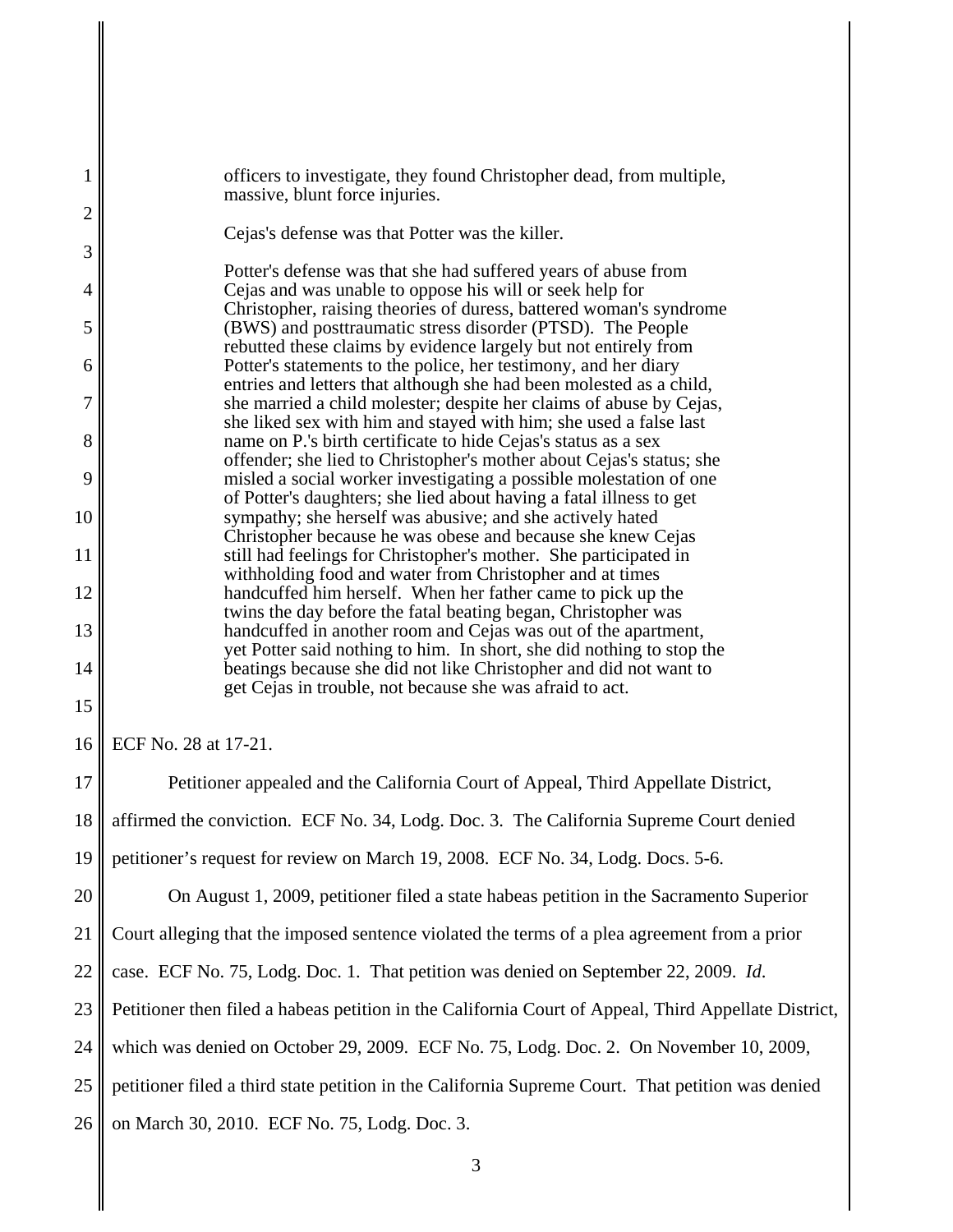1 2 3 4 5 6 7 8 9 10 11 12 13 Petitioner initially filed a petition for writ of habeas corpus in this court on October 20, 2008. ECF No. 1. In that petition, petitioner alleged a single claim – that an instructional error allowed the jury to impermissibly consider his prior bad acts in reaching a verdict. *Id*. Then, on April 26, 2010, while the initial federal petition was still pending, petitioner filed a second petition in this court, challenging a different aspect of the same trial – that the trial court breached an earlier plea agreement by sentencing petitioner under California's Three Strikes Law. ECF No. 42, *see also* Case No. 2:10-cv-0995 MCE EFB P, ECF No. 1. In both cases, petitioner sought leave to amend his petition to add additional claims. Given that the two petitions challenged the same conviction and involved common questions of fact and law, the undersigned consolidated the two cases and granted petitioner leave to file an amended petition containing the claims raised in his initial federal petition, the petition filed in Case No. 2:10-cv-0995 MCE EFB P, and those identified in petitioner's motion for leave to amend. *See* ECF No. 57 at 3.

14 15 16 17 18 19 Plaintiff filed a first amended petition on March 17, 2011. ECF No. 65. On May 17, 2011, respondent filed a motion to dismiss the newly asserted claims contained in the amended petition on the ground that they were untimely. ECF No. 74. On September 26, 2012, respondent's motion to dismiss was granted as to all claims except petitioner's claim of jury instruction error contained in the initial habeas petition filed in this court on October 20, 2008. ECF No. 85. This matter now stands submitted on petitioner's claim of instructional error.

20 **II. Analysis**

21

# **A. Standards for a Writ of Habeas Corpus**

22 23 24 25 26 An application for a writ of habeas corpus by a person in custody under a judgment of a state court can be granted only for violations of the Constitution or laws of the United States. 28 U.S.C. § 2254(a). A federal writ is not available for alleged error in the interpretation or application of state law. *See Wilson v. Corcoran*, 562 U.S.\_\_\_, \_\_\_, 131 S. Ct. 13, 16 (2010); /////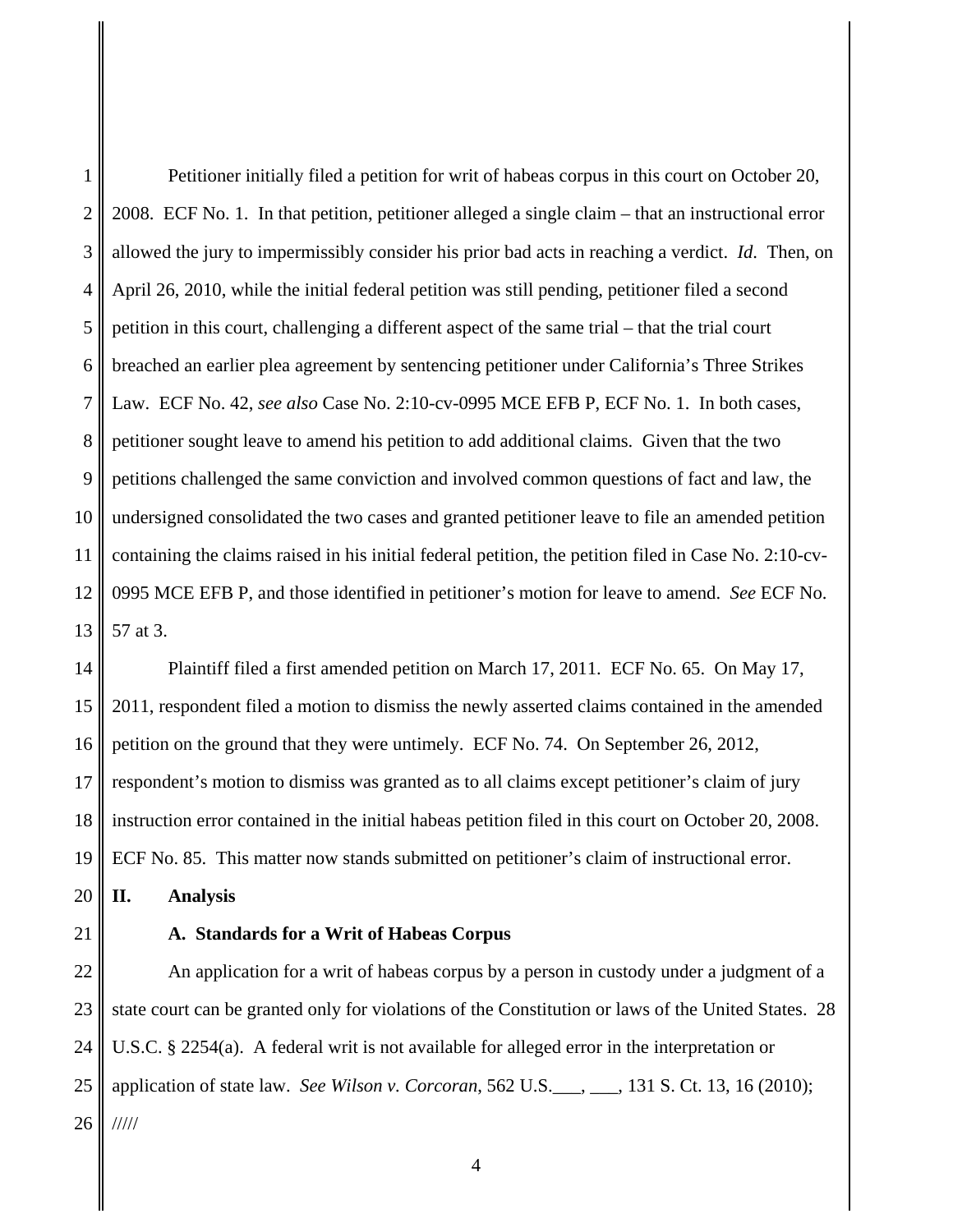| 1        | <i>Estelle v. McGuire, 502 U.S. 62, 67-68 (1991); Park v. California, 202 F.3d 1146, 1149 (9th Cir.</i>                                  |
|----------|------------------------------------------------------------------------------------------------------------------------------------------|
| 2        | 2000).                                                                                                                                   |
| 3        | Title 28 U.S.C. § 2254(d) sets forth the following standards for granting federal habeas                                                 |
| 4        | corpus relief:                                                                                                                           |
| 5        | An application for a writ of habeas corpus on behalf of a<br>person in custody pursuant to the judgment of a State court shall           |
| 6        | not be granted with respect to any claim that was adjudicated on<br>the merits in State court proceedings unless the adjudication of the |
| 7        | claim -                                                                                                                                  |
| 8        | (1) resulted in a decision that was contrary to, or involved<br>an unreasonable application of, clearly established Federal law, as      |
| 9        | determined by the Supreme Court of the United States; or                                                                                 |
| 10       | (2) resulted in a decision that was based on an unreasonable<br>determination of the facts in light of the evidence presented in the     |
| 11       | State court proceeding.                                                                                                                  |
| 12       | For purposes of applying $\S 2254(d)(1)$ , "clearly established federal law" consists of                                                 |
| 13       | holdings of the United States Supreme Court at the time of the state court decision. Stanley v.                                          |
| 14       | Cullen, 633 F.3d 852, 859 (9th Cir. 2011) (citing Williams v. Taylor, 529 U.S. 362, 405-06                                               |
| 15       | (2000)). Nonetheless, "circuit court precedent may be persuasive in determining what law is                                              |
| 16       | clearly established and whether a state court applied that law unreasonably." Stanley, 633 F.3d                                          |
| 17       | at 859 (quoting <i>Maxwell v. Roe,</i> 606 F.3d 561, 567 (9th Cir. 2010)).                                                               |
| 18       | A state court decision is "contrary to" clearly established federal law if it applies a rule                                             |
| 19       | contradicting a holding of the Supreme Court or reaches a result different from Supreme Court                                            |
| 20       | precedent on "materially indistinguishable" facts. Price v. Vincent, 538 U.S. 634, 640 (2003).                                           |
| 21       | Under the "unreasonable application" clause of $\S 2254(d)(1)$ , a federal habeas court may grant                                        |
| 22       | the writ if the state court identifies the correct governing legal principle from the Supreme                                            |
| 23       | Court's decisions, but unreasonably applies that principle to the facts of the prisoner's case. <sup>2</sup>                             |
| 24       |                                                                                                                                          |
| $\Omega$ |                                                                                                                                          |

<sup>25</sup> 26 <sup>2</sup> Under § 2254(d)(2), a state court decision based on a factual determination is not to be overturned on factual grounds unless it is "objectively unreasonable in light of the evidence presented in the state court proceeding." *Stanley*, 633 F.3d at 859 (quoting *Davis v. Woodford*,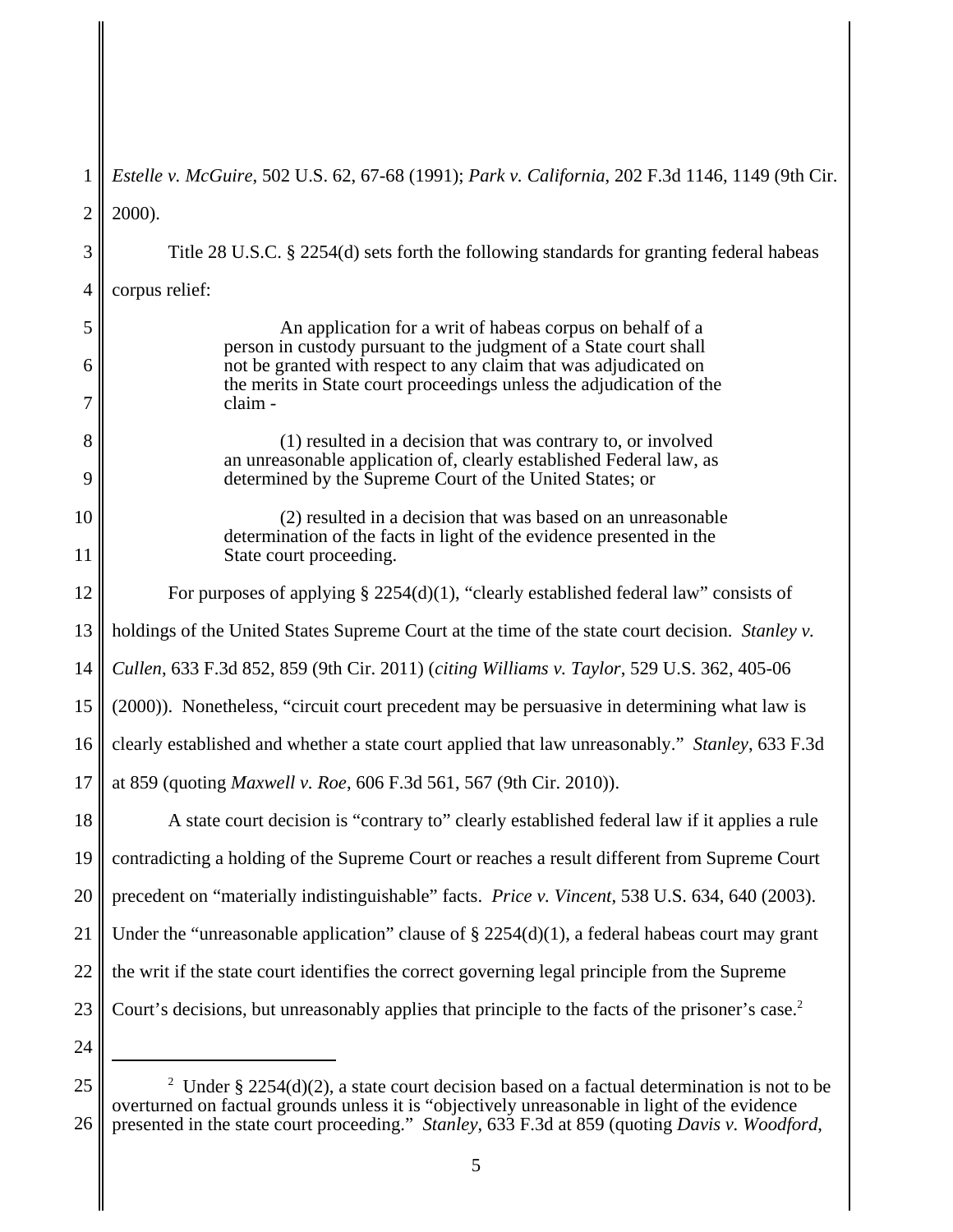1 2 3 4 5 6 7 8 9 10 11 12 13 14 15 *Lockyer v. Andrade*, 538 U.S. 63, 75 (2003); *Williams*, 529 U.S. at 413; *Chia v. Cambra*, 360 F.3d 997, 1002 (9th Cir. 2004). In this regard, a federal habeas court "may not issue the writ simply because that court concludes in its independent judgment that the relevant state-court decision applied clearly established federal law erroneously or incorrectly. Rather, that application must also be unreasonable." *Williams*, 529 U.S. at 412. *See also Schriro v. Landrigan*, 550 U.S. 465, 473 (2007); *Lockyer*, 538 U.S. at 75 (it is "not enough that a federal habeas court, in its independent review of the legal question, is left with a 'firm conviction' that the state court was 'erroneous.'"). "A state court's determination that a claim lacks merit precludes federal habeas relief so long as 'fairminded jurists could disagree' on the correctness of the state court's decision." *Harrington v. Richter*, 562 U.S.\_\_\_,\_\_\_,131 S. Ct. 770, 786 (2011) (quoting *Yarborough v. Alvarado*, 541 U.S. 652, 664 (2004)). Accordingly, "[a]s a condition for obtaining habeas corpus from a federal court, a state prisoner must show that the state court's ruling on the claim being presented in federal court was so lacking in justification that there was an error well understood and comprehended in existing law beyond any possibility for fairminded disagreement." *Richter*,131 S. Ct. at 786-87.

16 17 18 19 20 21 If the state court's decision does not meet the criteria set forth in § 2254(d), a reviewing court must conduct a de novo review of a habeas petitioner's claims. *Delgadillo v. Woodford*, 527 F.3d 919, 925 (9th Cir. 2008); *see also Frantz v. Hazey*, 533 F.3d 724, 735 (9th Cir. 2008) (en banc) ("[I]t is now clear both that we may not grant habeas relief simply because of §  $2254(d)(1)$  error and that, if there is such error, we must decide the habeas petition by considering de novo the constitutional issues raised.").

22 23 24 The court looks to the last reasoned state court decision as the basis for the state court judgment. *Stanley*, 633 F.3d at 859; *Robinson v. Ignacio*, 360 F.3d 1044, 1055 (9th Cir. 2004). If the last reasoned state court decision adopts or substantially incorporates the reasoning from a

<sup>26</sup> 384 F.3d 628, 638 (9th Cir. 2004)).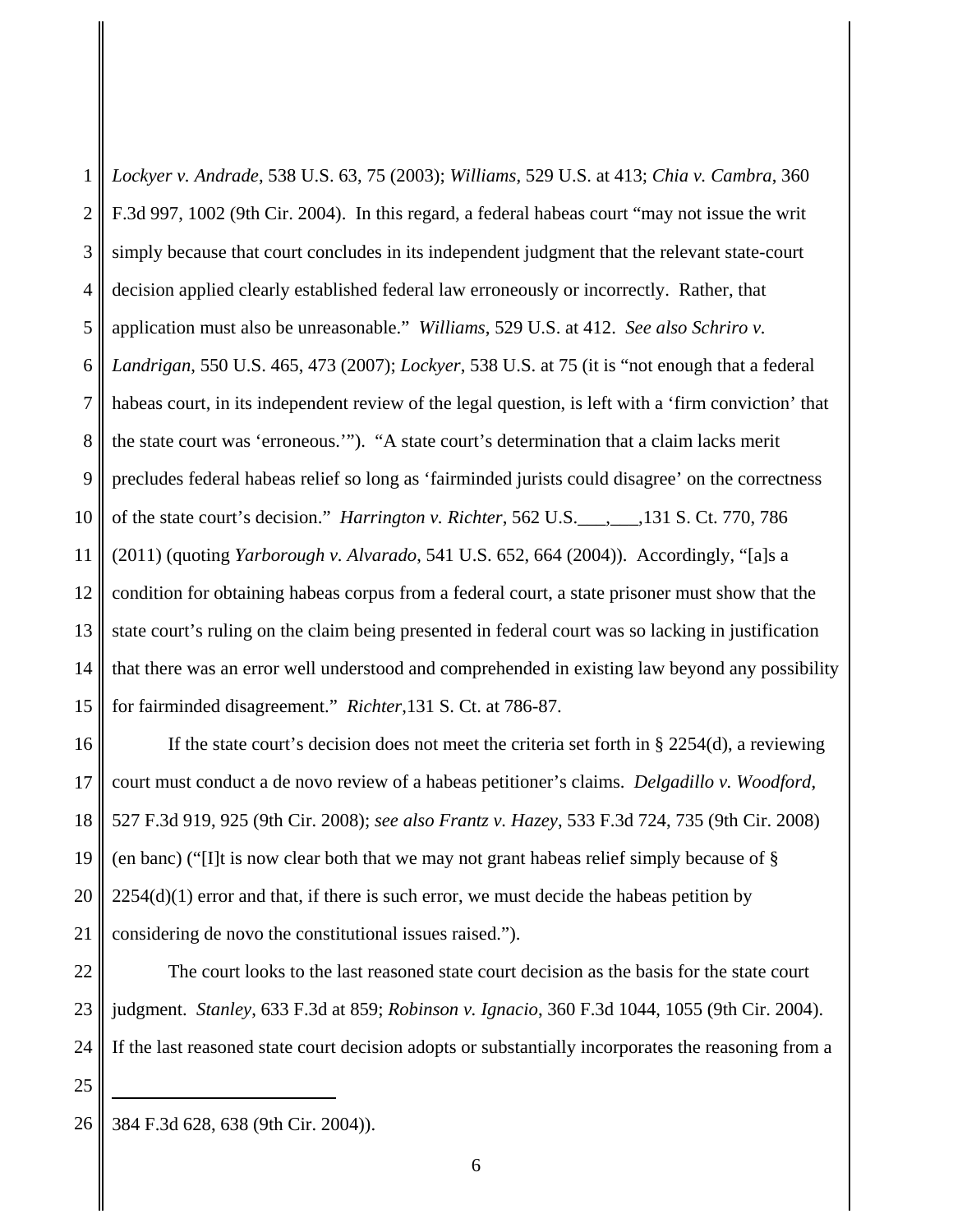1 2 3 4 5 6 7 8 9 10 11 previous state court decision, this court may consider both decisions to ascertain the reasoning of the last decision. *Edwards v. Lamarque*, 475 F.3d 1121, 1126 (9th Cir. 2007) (en banc). "When a federal claim has been presented to a state court and the state court has denied relief, it may be presumed that the state court adjudicated the claim on the merits in the absence of any indication or state-law procedural principles to the contrary." *Richter*, 131 S. Ct. at 784-85. This presumption may be overcome by a showing "there is reason to think some other explanation for the state court's decision is more likely." *Id*. at 785 (citing *Ylst v. Nunnemaker*, 501 U.S. 797, 803 (1991)). Similarly, when a state court decision on a petitioner's claims rejects some claims but does not expressly address a federal claim, a federal habeas court must presume, subject to rebuttal, that the federal claim was adjudicated on the merits. *Johnson v. Williams*, \_\_\_, U.S. \_\_\_, \_\_\_, 133 S.Ct. 1088, 1091 (2013).

12 13 14 15 16 17 18 19 Where the state court reaches a decision on the merits but provides no reasoning to support its conclusion, a federal habeas court independently reviews the record to determine whether habeas corpus relief is available under § 2254(d). *Stanley*, 633 F.3d at 860; *Himes v. Thompson*, 336 F.3d 848, 853 (9th Cir. 2003). "Independent review of the record is not de novo review of the constitutional issue, but rather, the only method by which we can determine whether a silent state court decision is objectively unreasonable." *Himes*, 336 F.3d at 853. Where no reasoned decision is available, the habeas petitioner still has the burden of "showing there was no reasonable basis for the state court to deny relief." *Richter*, 131 S. Ct. at 784.

20 21 22 23 When it is clear, however, that a state court has not reached the merits of a petitioner's claim, the deferential standard set forth in 28 U.S.C. § 2254(d) does not apply and a federal habeas court must review the claim de novo. *Stanley*, 633 F.3d at 860; *Reynoso v. Giurbino*, 462 F.3d 1099, 1109 (9th Cir. 2006); *Nulph v. Cook,* 333 F.3d 1052, 1056 (9th Cir. 2003).

24

### **B. Petitioner's Jury Instruction Claim**

25 26 In his only ground for relief before this court, petitioner claims that a jury instruction given at his trial improperly allowed the jury to consider his prior bad acts "in an unlimited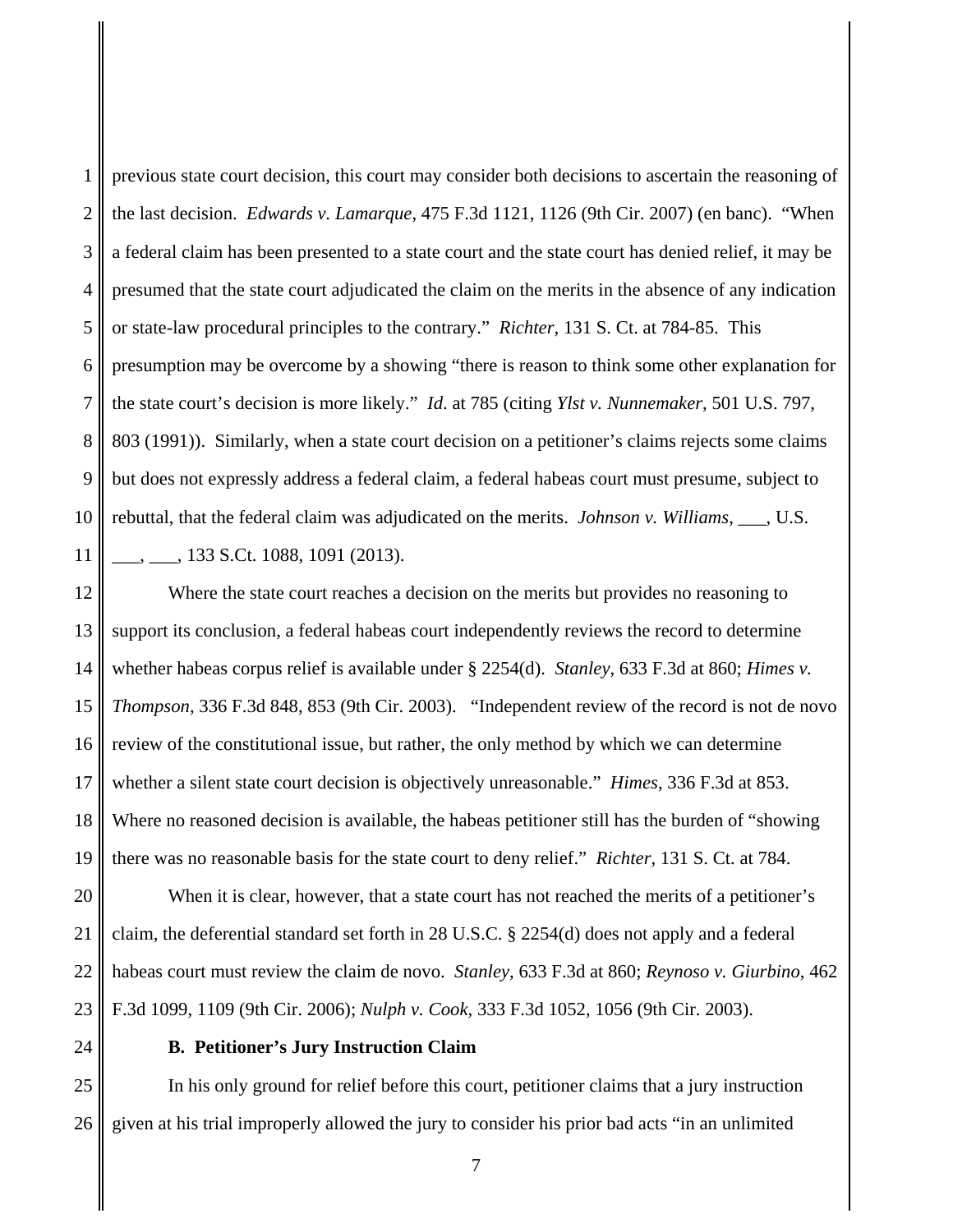1 2 3 4 5 6 7 8 9 10 11 12 fashion" in determining his guilt. ECF No. 1 at 7, 18-26. Specifically, he claims that the jury was allowed to consider evidence of his prior bad acts, even evidence which was admitted only for a limited purpose, to determine his overall guilt on the charges against him. *Id.* He argues that this violated his "Fifth, Sixth and Fourteenth Amendment rights." *Id.* at 18. Petitioner also argues that allowing the jury to consider other acts evidence, which must only be established by a preponderance of the evidence, to determine his guilt impermissibly lowered the prosecution's burden to prove the charges against him beyond a reasonable doubt. ECF No. 36 at 11-12. In his petition for review filed in the California Supreme Court, petitioner stated his claim as follows: "Do conflicting jury instructions, which first limit the use of evidence of uncharged prior bad acts and then allow full use of such evidence in determining guilt, violate a defendant's constitutional rights notwithstanding the lack of objection to them in the trial court?" ECF No. 1 at 32.

21

22

23

24

25

#### **1. State Court Opinion**

The California Court of Appeal denied this jury instruction claim in a reasoned decision, as follows: Cejas contends the court prejudicially misinstructed on the permissible use of uncharged bad-act evidence. Two categories of uncharged bad-act evidence were introduced against Cejas. First, there was evidence, testimony by neighbors and Potter's daughters, that Cejas beat Christopher on other occasions before the beating that killed him. This evidence was admitted pursuant to Evidence Code section 1101, subdivision (b), to show Cejas's identity, intent, motive and plan. Months before the killing, Cejas's neighbor called Child Protective Services because she heard loud hitting sounds. Potter's daughter, S., saw Cejas kick Christopher and hit him with a belt until he bled, and Potter's daughter,  $\bar{V}$ , saw Cejas punch Christopher and kick him in the private parts. Second, evidence that Cejas mistreated Potter's daughters was introduced: Cejas states "the only evidence of any punishment of

26 /////

them by appellant was S [.]'s testimony that he made them stand holding a book over their heads"; and the Attorney General agrees.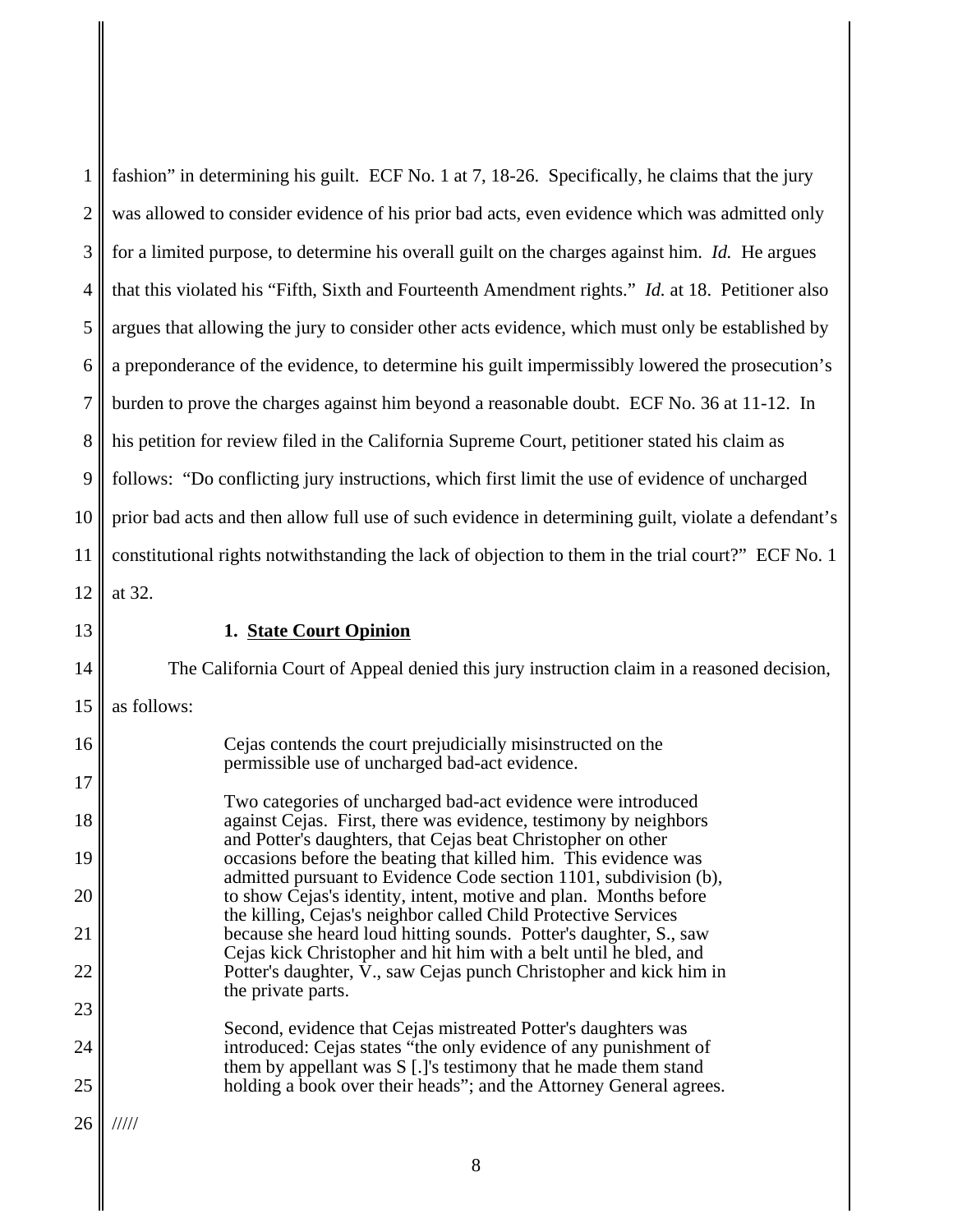| 1              | Cejas asserts the instructions on these categories of evidence                                                                                                                                          |
|----------------|---------------------------------------------------------------------------------------------------------------------------------------------------------------------------------------------------------|
| $\overline{2}$ | caused prejudice. We agree with the Attorney General that this<br>claim is barred. The trial court and both trial attorneys engaged in                                                                  |
| 3              | detailed discussions about the instruction, and discussed how to<br>modify it to fit these facts and the law. When the changes were                                                                     |
| 4              | made, defense counsel stated he had no objections.                                                                                                                                                      |
| 5              | Although failing to object to an instruction is not of itself consent<br>to that instruction, in this case defense counsel helped tailor the                                                            |
| 6              | instruction for his client's benefit. After those efforts were<br>complete, he registered no objections to the instruction as given.                                                                    |
| 7              | In such circumstances, defendant should be barred from arguing<br>the instruction should have been further modified in ways not                                                                         |
| 8              | brought to the attention of the trial court. (See People v. Rodrigues<br>(1994) 8 Cal.4th 1080, 1133-1135, 1191-1192; People v.<br>Viramontes (2001) 93 Cal.App.4th 1256, 1264.)                        |
| 9              |                                                                                                                                                                                                         |
| 10             | In any event, the instruction did not allow the jury to use the<br>bad-act evidence improperly. We set out the instruction as given,<br>with added paragraph numbers:                                   |
| 11             |                                                                                                                                                                                                         |
| 12             | "[1] The People presented evidence of alleged conduct by the<br>defendant that was not charged in this case. You may consider this<br>evidence only if the People have proved by a preponderance of the |
| 13             | evidence that the defendant in fact committed the alleged conduct.                                                                                                                                      |
| 14             | "[2] Proof by a preponderance of the evidence is a different burden<br>of proof than proof beyond a reasonable doubt.                                                                                   |
| 15             | "[3] If the People have not met this burden, you must disregard this                                                                                                                                    |
| 16             | evidence entirely. If you decide that the defendant committed the<br>alleged conduct, you may but are not required to consider that                                                                     |
| 17             | evidence for the limited purpose of deciding whether or not the<br>defendant was the person who committed the offense alleged in                                                                        |
| 18             | this case, or the defendant acted with the specific intent required to<br>prove the alleged offense in this case, or that the defendant had a                                                           |
| 19             | motive to commit the offense alleged in this case, or the defendant<br>had a plan to commit the offense alleged in this case.                                                                           |
| 20             | "[4] Do not consider the evidence for any other purpose.                                                                                                                                                |
| 21             | "[5] Do not conclude from this evidence that the defendant has a                                                                                                                                        |
| 22             | bad character or is disposed to commit crime.                                                                                                                                                           |
| 23             | "[6] If you conclude that the defendant committed the alleged<br>conduct, that conclusion is only one factor to consider along with                                                                     |
| 24             | all the other evidence.                                                                                                                                                                                 |
| 25             | "[7] It is not sufficient by itself to prove that the defendant is guilty<br>of murder. The People must still prove each element of the charge                                                          |
| 26             | and special circumstance beyond a reasonable doubt.                                                                                                                                                     |
|                | 9                                                                                                                                                                                                       |
|                |                                                                                                                                                                                                         |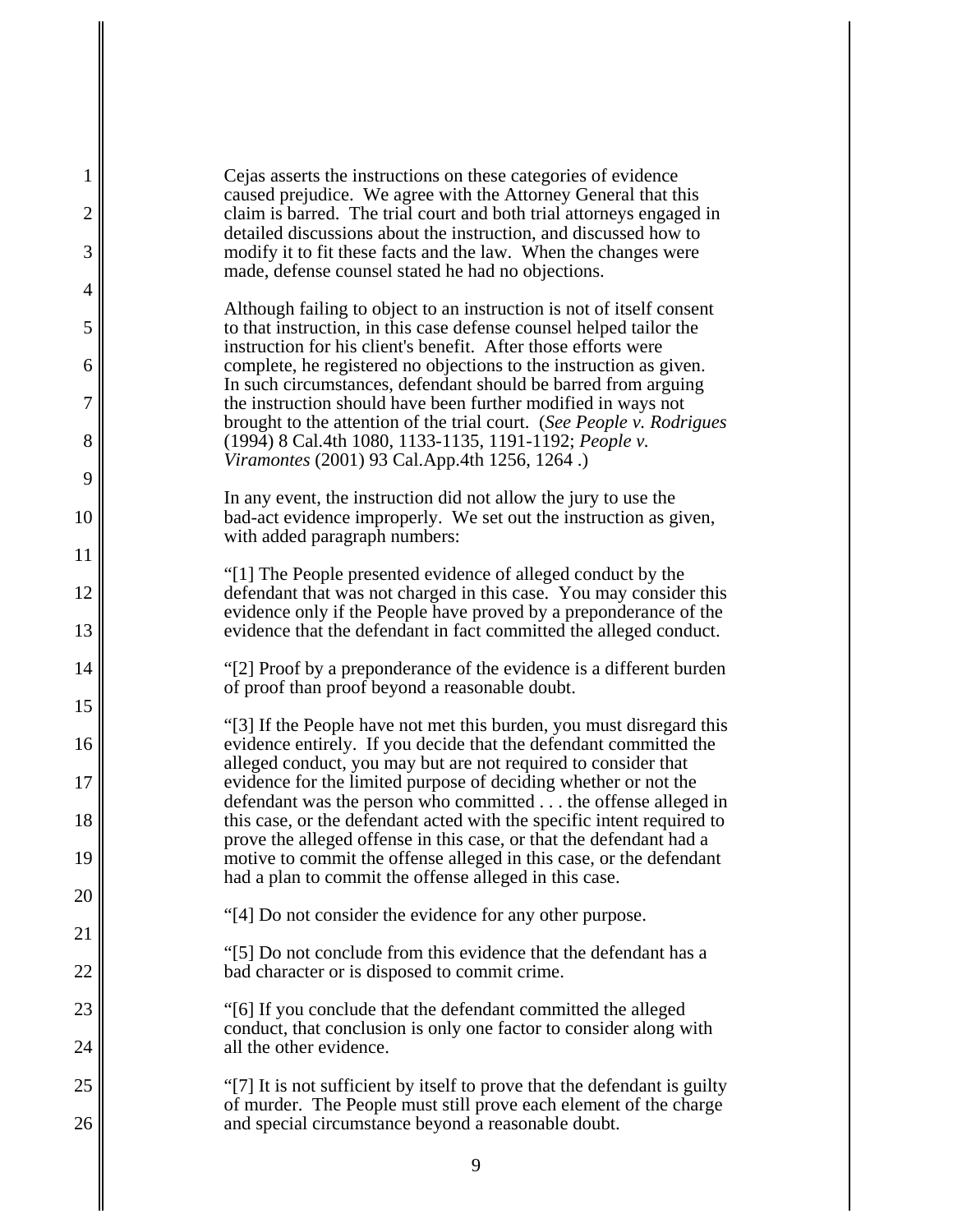| 1<br>$\overline{c}$ | "[8] If you conclude the defendant committed the alleged conduct,<br>you may consider that evidence and weigh it together with any<br>other evidence received during the trial to help you determine |
|---------------------|------------------------------------------------------------------------------------------------------------------------------------------------------------------------------------------------------|
| 3                   | whether the defendant is guilty of the charged crime and special<br>circumstance.                                                                                                                    |
| $\overline{4}$      | "[9] The weight and significance of the evidence are for you to                                                                                                                                      |
| 5                   | decide; however, if you find a defendant committed any or all of<br>the alleged acts or alleged conduct, that is not sufficient by itself to<br>prove he committed the charged crime.                |
| 6                   | "[10] You may not find the defendant guilty unless you are                                                                                                                                           |
| 7                   | satisfied the People proved each element of the crime and special<br>circumstance beyond a reasonable doubt."                                                                                        |
| 8                   | The trial court also defined preponderance of the evidence, and                                                                                                                                      |
| 9                   | instructed the jury that the People had to prove the charges beyond<br>a reasonable doubt, as defined.                                                                                               |
| 10                  | Cejas posits that Paragraph 8 allowed the jury to use all the bad-act                                                                                                                                |
| 11                  | evidence, together with the other evidence, to determine "whether<br>the defendant is guilty" of the charges. He complains that only                                                                 |
| 12                  | some of the bad-act evidence was admitted for all relevant<br>purposes, but this paragraph allowed all of the bad-act evidence so                                                                    |
| 13                  | to be used. We reject this claim.                                                                                                                                                                    |
| 14                  | We agree that virtually all of the bad-act evidence was admitted for<br>the limited purposes allowed by Evidence Code section 1101.                                                                  |
| 15                  | That was the evidence of abuse committed against Christopher.<br>But Paragraphs 3, 4 and 5 told the jury that all of the "alleged"                                                                   |
| 16                  | conduct" was admitted for limited purposes, that it could be used<br>for and only for identity, intent, motive and plan. We presume the                                                              |
| 17                  | jury is composed of rational jurors who are capable of reading and<br>correlating instructions (People v. Powell (1960) 186 Cal.App.2d                                                               |
| 18                  | 54, 59 (Powell)), and the record does not suggest that Paragraph 8<br>of this instruction would be read out of context. The instructions                                                             |
| 19                  | were correct and lawful.                                                                                                                                                                             |
| 20                  | The evidence of what Cejas did to the girls seems trivial when<br>compared to the uncharged acts against Christopher (kicking in                                                                     |
| 21                  | groin, beating with belt until he bled). His acts against Christopher<br>were plainly admissible (see People v. Hoover (2000) 77                                                                     |
| 22                  | Cal.App.4th 1020, 1026 [alleged assaults against same victim<br>admissible]) and the jury would not have been improperly swayed                                                                      |
| 23                  | by the evidence regarding the girls. There is no basis for reversal.<br>(Cal. Const., art. VI, § 13.)                                                                                                |
| 24                  |                                                                                                                                                                                                      |
| 25                  | ECF No. 28 at 21-24.                                                                                                                                                                                 |
| 26                  | 11111                                                                                                                                                                                                |
|                     | 10                                                                                                                                                                                                   |
|                     |                                                                                                                                                                                                      |

 $\parallel$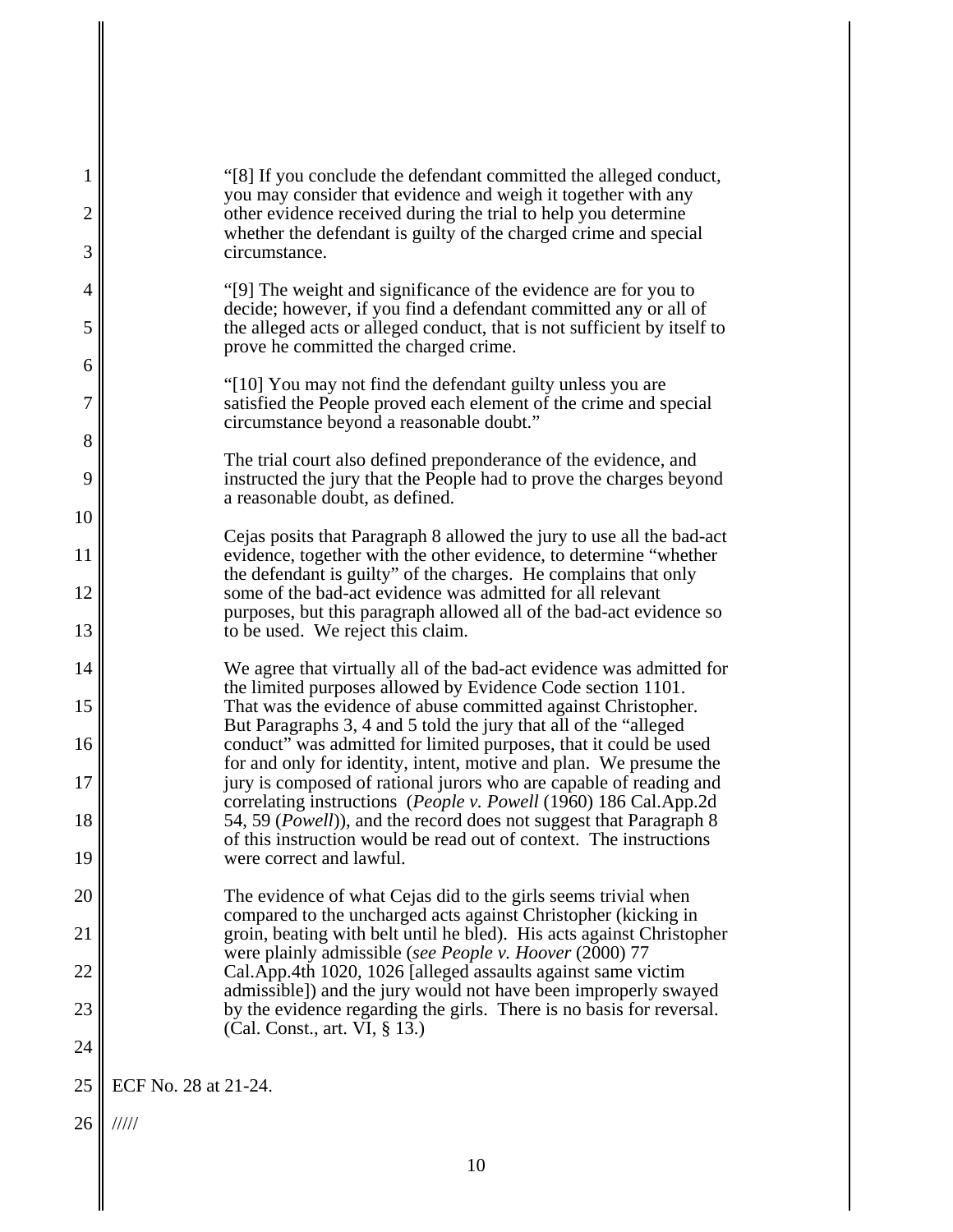### **2. Procedural Default**

1

2 3 4 5 6 As set forth above, the California Court of Appeal concluded that petitioner forfeited this claim of jury instruction error by working with the trial court to fashion the instruction and then agreeing to the final version that was given to the jury. Respondent argues that the state court's finding of waiver constitutes a state procedural bar precluding this court from addressing the merits of this claim. ECF No. 38 at 12-13.

7 8 9 10 11 12 13 14 15 16 17 18 19 20 21 State courts may decline to review a claim based on a procedural default. *Wainwright v. Sykes*, 433 U.S. 72 (1977). As a general rule, a federal habeas court "'will not review a question of federal law decided by a state court if the decision of that court rests on a state law ground that is independent of the federal question and adequate to support the judgment.'" *Calderon v. United States District Court (Bean)*, 96 F.3d 1126, 1129 (9th Cir. 1996) (quoting *Coleman v. Thompson*, 501 U.S. 722, 729 (1991)). The state rule is only "adequate" if it is "firmly established and regularly followed." *Id.* (quoting *Ford v. Georgia*, 498 U.S. 411, 424 (1991)); *Bennett v. Mueller*, 322 F 3d 573, 583 (9th Cir. 2003) ("[t]o be deemed adequate, the state law ground for decision must be well-established and consistently applied.") The state rule must also be "independent" in that it is not "interwoven with the federal law." *Park v. California*, 202 F.3d 1146, 1152 (9th Cir. 2000) (quoting *Michigan v. Long*, 463 U.S. 1032, 1040-41 (1983)). Even if the state rule is independent and adequate, the claims may be heard if the petitioner can show: (1) cause for the default and actual prejudice as a result of the alleged violation of federal law; or (2) that failure to consider the claims will result in a fundamental miscarriage of justice. *Coleman*, 501 U.S. at 749-50.

22 23 24 25 26 Respondent has met his burden of adequately pleading an independent and adequate state procedural ground as an affirmative defense. *See Bennett*, 322 F.3d at 586. Petitioner does not deny that his trial counsel did not raise a contemporaneous objection to the jury instruction that he now challenges. Although the state appellate court addressed petitioner's jury instruction claim on the merits, it also expressly held that the claim was waived on appeal because of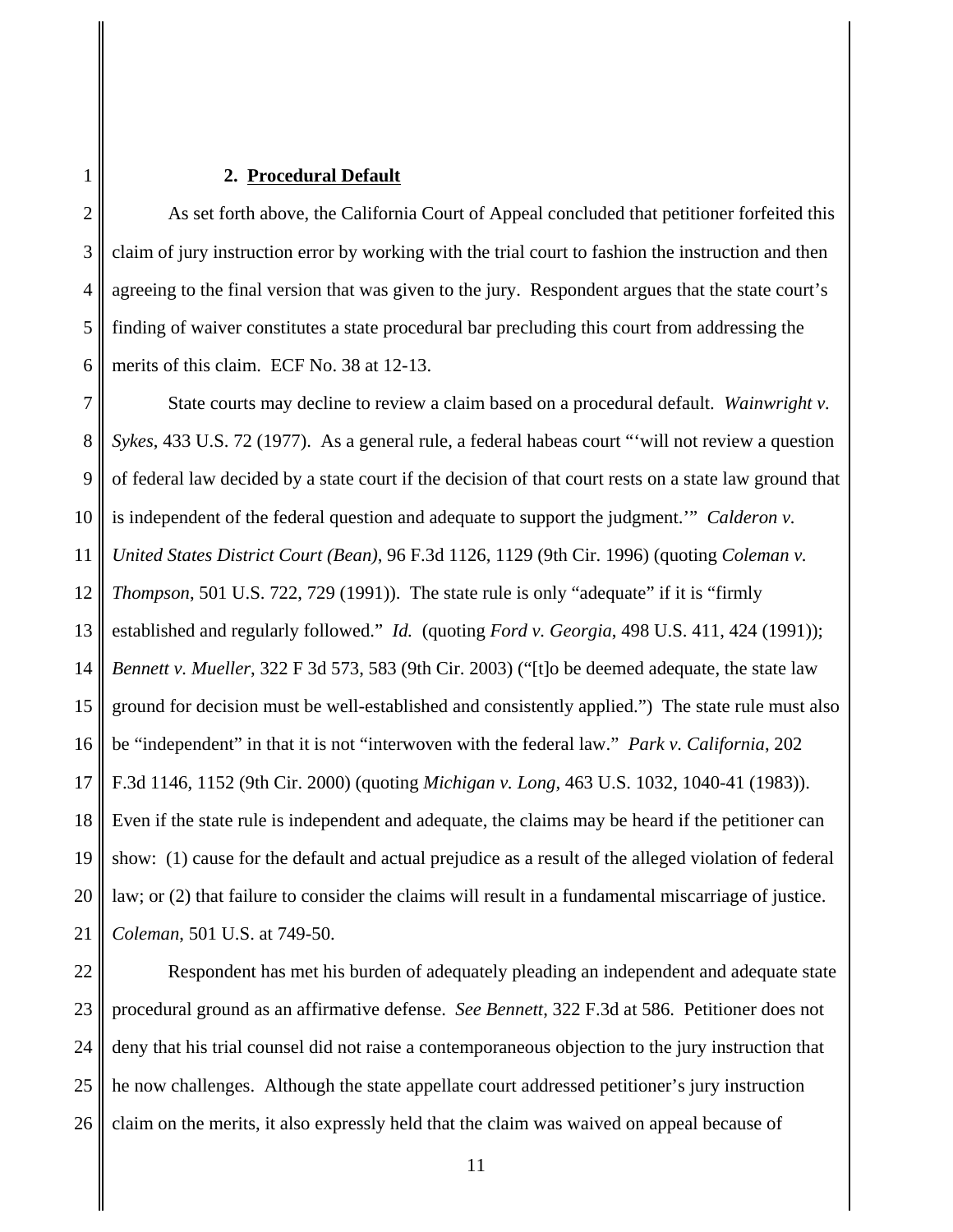1 2 3 4 5 6 7 defense counsel's failure to object. Petitioner has failed to meet his burden of asserting specific factual allegations that demonstrate the inadequacy of California's contemporaneous-objection rule as unclear, inconsistently applied or not well-established, either as a general rule or as applied to him. *Bennett* 322 F.3d at 586; *Melendez v. Pliler*, 288 F.3d 1120, 1124-26 (9th Cir. 2002). Petitioner's claim therefore appears to be procedurally barred. *See Coleman*, 501 U.S. at 747; *Harris v. Reed*, 489 U.S. 255, 264 n.10 (1989); *Paulino v. Castro*, 371 F.3d 1083, 1092-93 (9th Cir. 2004).

8 9 10 11 12 13 14 15 16 Petitioner has also failed to demonstrate that there was cause for his procedural default or that a miscarriage of justice would result absent review of the claim by this court. *See Coleman*, 501 U.S. at 748; *Vansickel v. White*, 166 F.3d 953, 957-58 (9th Cir. 1999). Ineffective assistance of counsel will establish cause to excuse a procedural default if it was "so ineffective as to violate the Federal Constitution." *Edwards v. Carpenter*, 529 U.S. 446, 451 (2000) (citing *Murray v. Carrier*, 477 U.S. 478, 486–88 (1986)). However, trial counsel's failure to object to a jury instruction that he helped to craft does not rise to the level of a constitutional violation because, as described below, the instruction was not improper and did not violate petitioner's constitutional rights.

17

# **3. Applicable Legal Standards**

18 19 20 21 22 23 24 25 26 In general, a challenge to jury instructions does not state a federal constitutional claim. *Engle v. Isaac*, 456 U.S. 107, 119 (1982)); *Gutierrez v. Griggs*, 695 F.2d 1195, 1197 (9th Cir. 1983). In order to warrant federal habeas relief, a challenged jury instruction "cannot be merely 'undesirable, erroneous, or even "universally condemned,"' but must violate some due process right guaranteed by the fourteenth amendment." *Cupp v. Naughten*, 414 U.S. 141, 146 (1973). To prevail on such a claim petitioner must demonstrate "that an erroneous instruction 'so infected the entire trial that the resulting conviction violates due process.'" *Prantil v. State of Cal.*, 843 F.2d 314, 317 (9th Cir. 1988) (quoting *Darnell v. Swinney*, 823 F.2d 299, 301 (9th Cir. 1987)). In making its determination, this court must evaluate the challenged jury instructions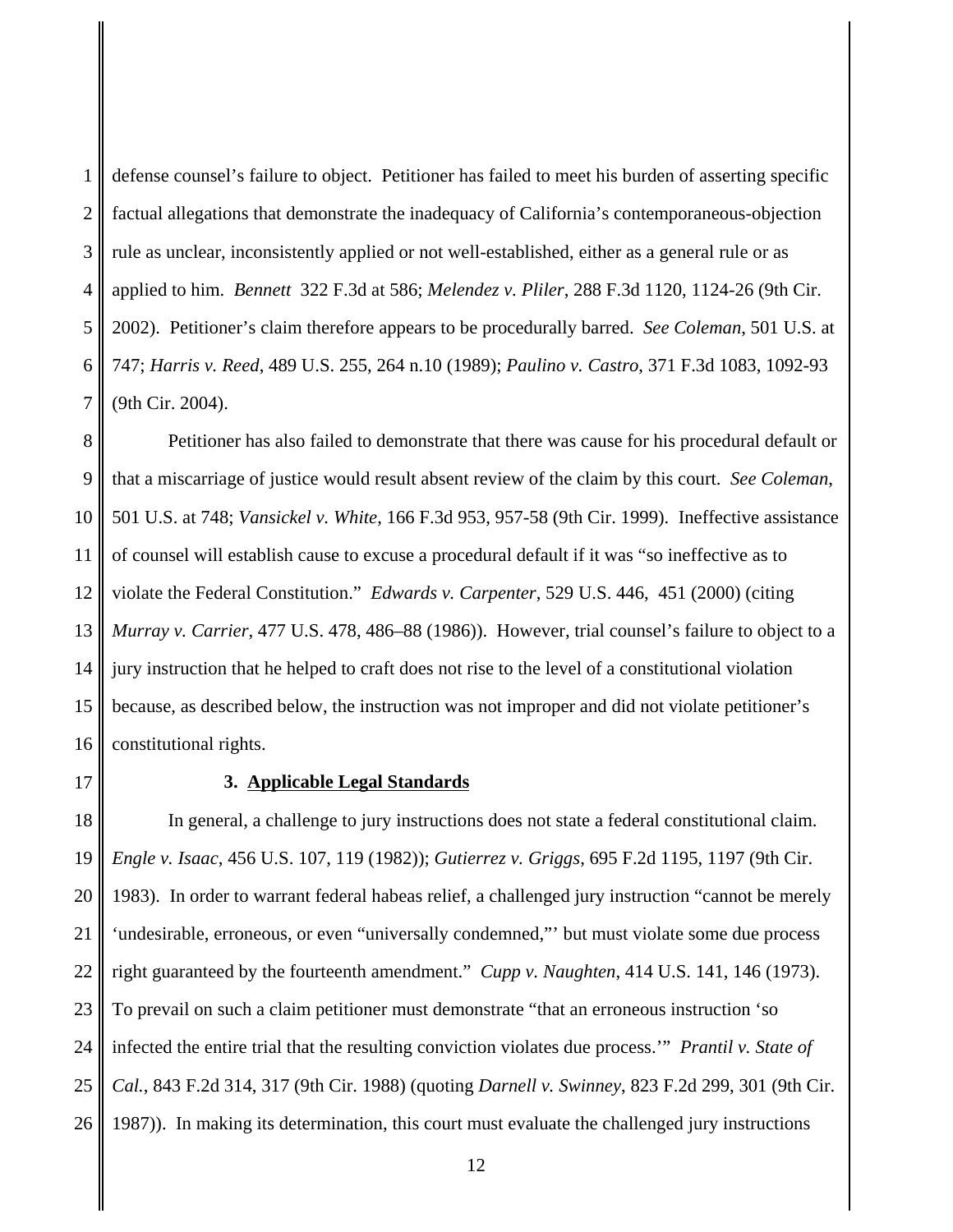1 2 3 4 5 6 "'in the context of the overall charge to the jury as a component of the entire trial process.'" *Id.* (quoting *Bashor v. Risley*, 730 F.2d 1228, 1239 (9th Cir. 1984)). "A single instruction to a jury may not be viewed in artificial isolation." *Cupp*, 414 U.S. at 146-47. In the case of an ambiguous instruction, the question is "whether there is a reasonable likelihood that the jury has applied the challenged instruction in a way that prevents the consideration of constitutionally relevant evidence." *Boyde v. California*, 494 U.S. 370, 380 (1990).

#### **4. Analysis**

8 9 10 11 12 13 14 15 16 17 18 Petitioner has failed to demonstrate that the challenged jury instruction violated his federal constitutional rights. As explained by the California Court of Appeal, the instruction adequately informed the jury of the limited purpose for which the evidence of prior bad acts was offered and correctly informed the jury that it could not conclude from the bad acts evidence that petitioner was disposed to commit crimes or that he had a bad character. Accordingly, as noted by the state appellate court, the instruction as written "did not allow the jury to use the bad-act evidence improperly." ECF No. 28 at 22. The jury is presumed to have followed these instructions. *Richardson v. Marsh*, 481 U.S. 200, 211 (1987). There is no evidence that the jurors applied the instruction in an unconstitutional manner, that they were confused about how to consider the evidence of other bad acts, or that the instruction otherwise rendered petitioner's trial fundamentally unfair.

19 20 21 22 23 24 25 26 The jury instruction also correctly stated the prosecutor's burden of proof. *See In re Winship*, 397 U.S. 358, 364 (1970) ("the Due Process Clause protects the accused against conviction except upon proof beyond a reasonable doubt of every fact necessary to constitute the crime with which he is charged"). As respondent points out, the prosecutor's burden to prove petitioner guilty beyond a reasonable doubt was explained twice throughout the challenged instruction and once again in the instruction on preponderance of evidence. (Reporter's Transcript on Appeal (RT) at 2857-58.) In light of these instructions, it is unlikely that the jury misunderstood the prosecutor's burden to prove him guilty beyond a reasonable doubt.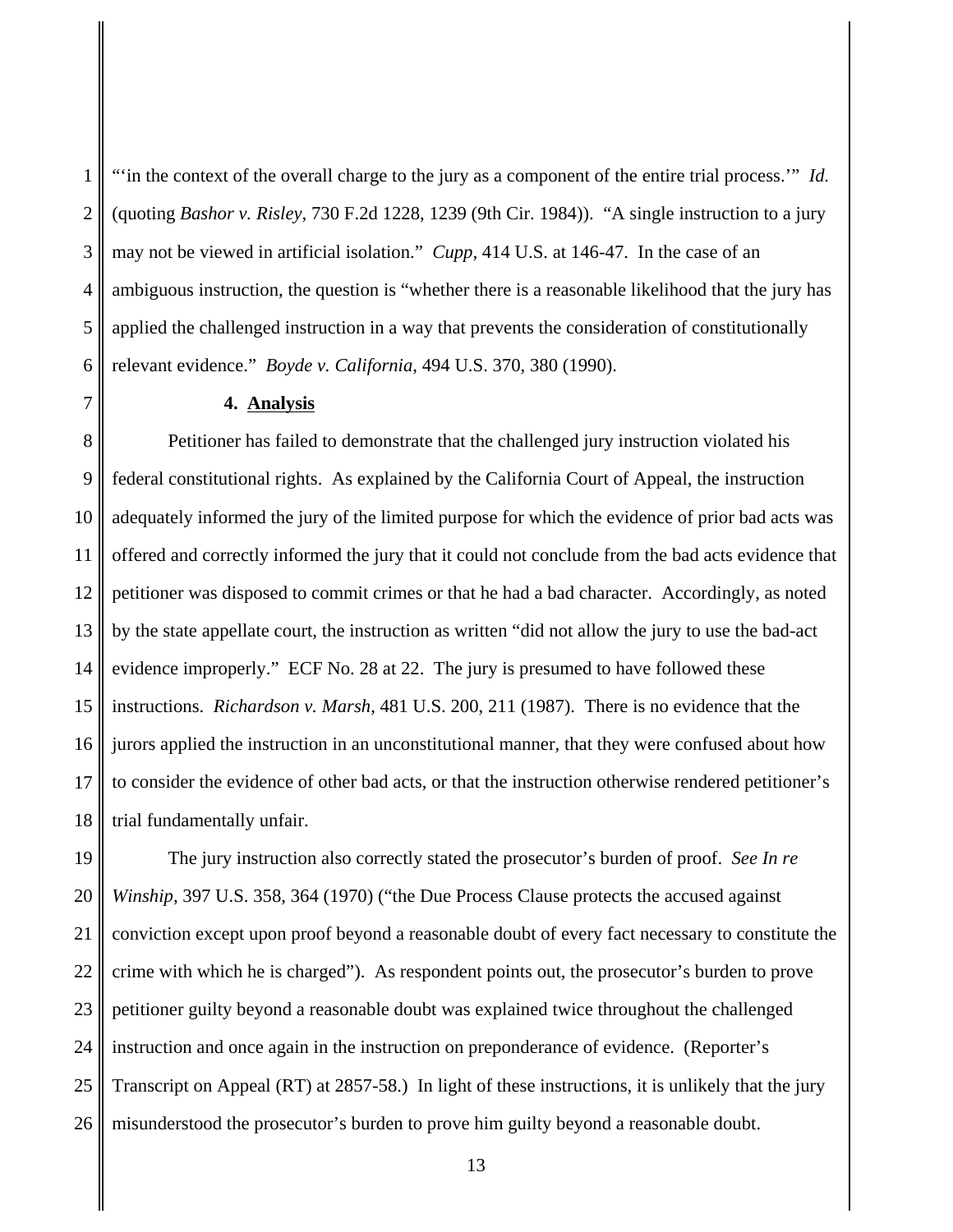1 2 3 4 5 6 7 8 9 10 11 12 13 14 15 16 17 18 19 20 21 22 Even if the jury considered evidence of petitioner's prior bad acts for purposes other than those specified in the limiting instruction, petitioner is still not entitled to federal habeas relief under AEDPA review. The United States Supreme Court "has never expressly held that it violates due process to admit other crimes evidence for the purpose of showing conduct in conformity therewith, or that it violates due process to admit other crimes evidence for other purposes without an instruction limiting the jury's consideration of the evidence to such purposes." *Garceau v. Woodford*, 275 F.3d 769, 774 (9th Cir. 2001), *overruled on other grounds* by *Woodford v. Garceau*, 538 U.S. 202 (2003). In fact, the Supreme Court has expressly left open this question. *See Estelle*, 502 U.S. at 75 n.5 ("Because we need not reach the issue, we express no opinion on whether a state law would violate the Due Process Clause if it permitted the use of 'prior crimes' evidence to show propensity to commit a charged crime"). Similarly, under Ninth Circuit law the admission of "other acts" evidence violates due process only if there were no permissible inferences the factfinder could have drawn from the evidence. *See McKinney v. Rees*, 993 F.2d 1378, 1381 (9th Cir. 1993); *Jammal v. Van de Kamp*, 926 F.2d 918, 920 (9th Cir. 1991) ("[e]vidence introduced by the prosecution will often raise more than one inference, some permissible, some not; we must rely on the jury to sort them out in light of the court's instructions"). Here, the evidence of other uncharged crimes was probative to show whether petitioner committed the charged offense, whether petitioner acted with the required specific intent, whether petitioner had a motive to commit the charged offense, or whether petitioner had a plan to commit the charged offense. These were permissible inferences the jury could draw from evidence of petitioner's prior bad acts that did not involve petitioner's propensity to commit a murder.

23 24 25 26 Nor did the jury's consideration of the evidence of petitioner's prior bad acts have "a substantial and injurious effect or influence in determining the jury's verdict." *Brecht v. Abrahamson*, 507 U.S. 619, 637 (1993). *See also Penry v. Johnson*, 532 U.S. 782, 793-96 (2001). As noted by the California Court of Appeal, the evidence regarding petitioner's prior